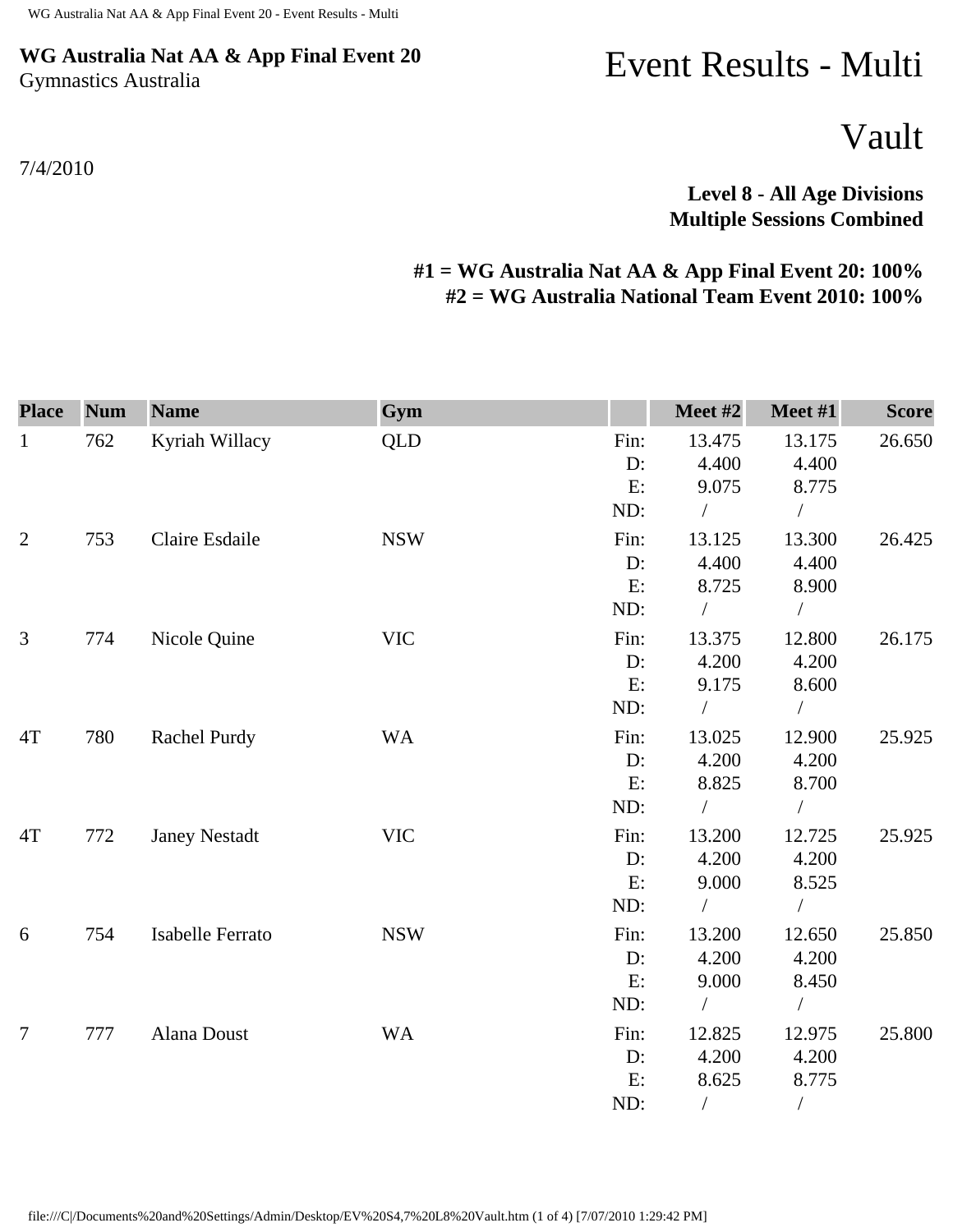WG Australia Nat AA & App Final Event 20 - Event Results - Multi

| $8\,$ | 766 | Jocelyn Stephens       | <b>SA</b>  | Fin:<br>D:<br>E:<br>ND:    | 13.050<br>4.200<br>8.850<br>$\sqrt{2}$    | 12.550<br>4.200<br>8.350<br>$\sqrt{2}$     | 25.600 |
|-------|-----|------------------------|------------|----------------------------|-------------------------------------------|--------------------------------------------|--------|
| 9     | 769 | Christine Bonfadini    | <b>VIC</b> | Fin:<br>$D$ :<br>E:<br>ND: | 12.975<br>4.200<br>8.775<br>$\frac{1}{2}$ | 12.600<br>4.200<br>8.400<br>$\sqrt{2}$     | 25.575 |
| 10T   | 768 | Keely Tyler-Dowd       | <b>SA</b>  | Fin:<br>D:<br>E:<br>ND:    | 12.775<br>4.200<br>8.575<br>$\sqrt{2}$    | 12.725<br>4.200<br>8.525<br>$\sqrt{2}$     | 25.500 |
| 10T   | 750 | <b>Bianka Rose</b>     | <b>ACT</b> | Fin:<br>D:<br>E:<br>ND:    | 12.900<br>4.200<br>8.700<br>$\sqrt{2}$    | 12.600<br>4.200<br>8.400<br>$\sqrt{2}$     | 25.500 |
| 12    | 746 | Elizabeth Grant        | <b>ACT</b> | Fin:<br>D:<br>E:<br>ND:    | 13.000<br>4.000<br>9.000<br>$\frac{1}{2}$ | 12.400<br>4.000<br>8.400<br>$\sqrt{2}$     | 25.400 |
| 13    | 755 | <b>Elycia Paredes</b>  | <b>NSW</b> | Fin:<br>D:<br>E:<br>ND:    | 13.400<br>4.400<br>9.000                  | 11.925<br>4.400<br>7.525<br>$\sqrt{2}$     | 25.325 |
| 14    | 752 | <b>Riley Cross</b>     | <b>NSW</b> | Fin:<br>D:<br>E:<br>ND:    | 13.075<br>4.400<br>8.675                  | 12.175<br>4.400<br>7.775<br>$\overline{1}$ | 25.250 |
| 15    | 758 | Alicia Biggs           | <b>QLD</b> | Fin:<br>D:<br>E:<br>ND:    | 12.650<br>4.200<br>8.450                  | 12.575<br>4.200<br>8.375<br>$\overline{1}$ | 25.225 |
| 16    | 757 | Mikayla Adams          | <b>QLD</b> | Fin:<br>$D$ :<br>E:<br>ND: | 12.525<br>4.200<br>8.325                  | 12.625<br>4.000<br>8.625                   | 25.150 |
| 17T   | 756 | Jacqueline Rosenzweig  | <b>NSW</b> | Fin:<br>D:<br>E:<br>ND:    | 12.775<br>4.200<br>8.575<br>$\sqrt{2}$    | 12.225<br>4.200<br>8.325<br>$-0.300/$      | 25.000 |
| 17T   | 751 | <b>Breeanna Carter</b> | <b>NSW</b> | Fin:<br>D:<br>E:<br>ND:    | 12.425<br>4.200<br>8.225                  | 12.575<br>4.200<br>8.375<br>$\sqrt{2}$     | 25.000 |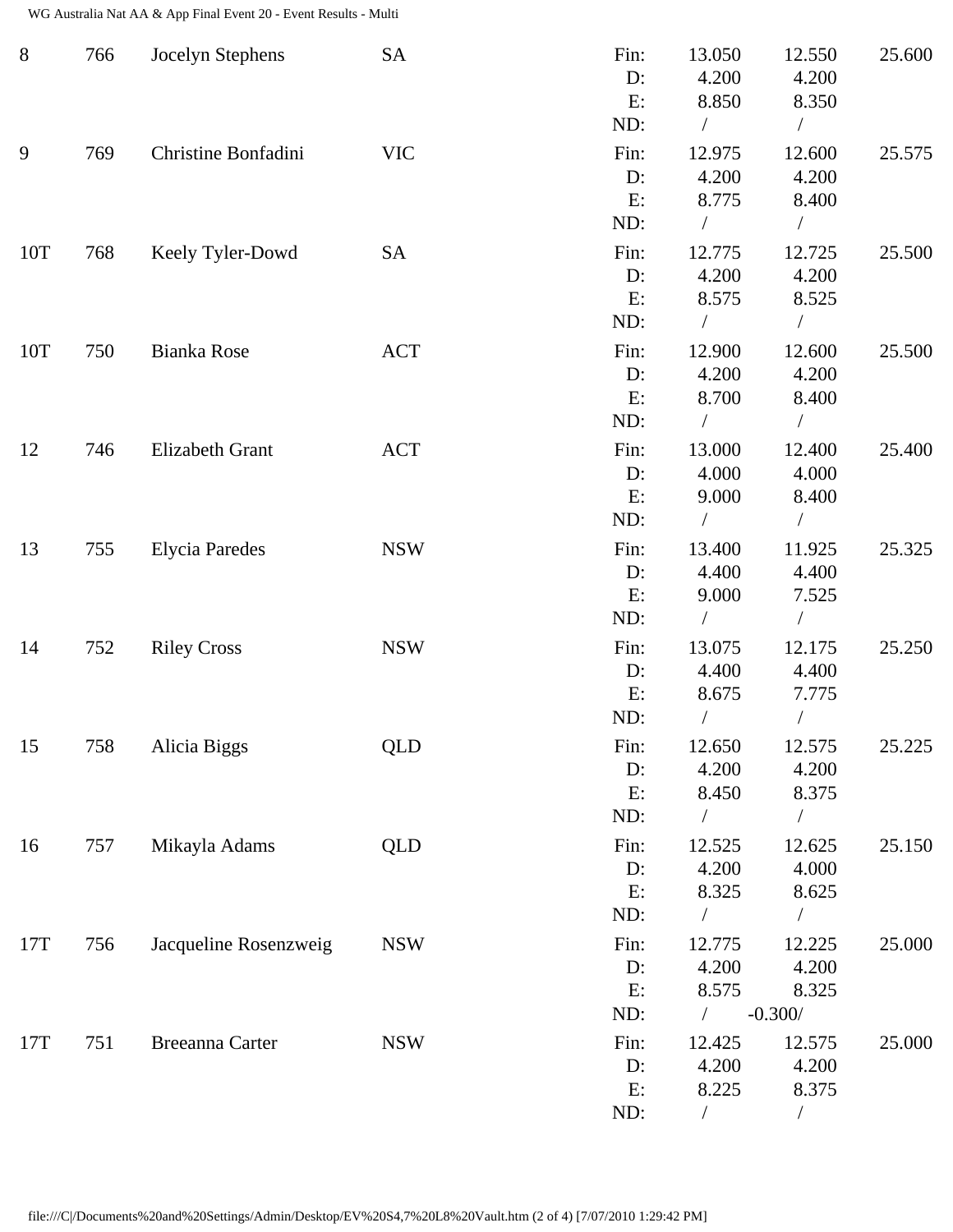WG Australia Nat AA & App Final Event 20 - Event Results - Multi

| 19  | 770 | Olivia Delbridge  | <b>VIC</b> | Fin:<br>D:<br>E:<br>ND:    | 12.575<br>4.000<br>8.575               | 12.300<br>4.000<br>8.300                             | 24.875 |
|-----|-----|-------------------|------------|----------------------------|----------------------------------------|------------------------------------------------------|--------|
| 20  | 779 | Kirstie Horton    | <b>WA</b>  | Fin:<br>D:<br>E:<br>ND:    | 12.350<br>4.200<br>8.150<br>$\bigg)$   | 12.450<br>4.200<br>8.250<br>Т                        | 24.800 |
| 21  | 773 | Megan Pickthall   | <b>VIC</b> | Fin:<br>D:<br>E:<br>ND:    | 12.350<br>4.000<br>8.350               | 12.400<br>4.000<br>8.400                             | 24.750 |
| 22T | 771 | Georgia Holston   | <b>VIC</b> | Fin:<br>D:<br>E:<br>ND:    | 12.400<br>4.000<br>8.400               | 12.300<br>4.000<br>8.300                             | 24.700 |
| 22T | 748 | Tahni Lawler      | <b>ACT</b> | Fin:<br>D:<br>E:<br>ND:    | 12.350<br>4.000<br>8.350<br>$\sqrt{2}$ | 12.350<br>4.000<br>8.350<br>$\overline{\phantom{a}}$ | 24.700 |
| 24  | 747 | Kenyah Lawler     | <b>ACT</b> | Fin:<br>D:<br>E:<br>ND:    | 12.400<br>4.200<br>8.200               | 12.225<br>4.200<br>8.025                             | 24.625 |
| 25  | 778 | Hannah Fairburn   | <b>WA</b>  | Fin:<br>D:<br>E:<br>ND:    | 12.075<br>4.200<br>7.875               | 12.475<br>4.200<br>8.275                             | 24.550 |
| 26  | 760 | Ashlea Mcsweeney  | QLD        | Fin:<br>D:<br>E:<br>ND:    | 12.100<br>4.200<br>7.900<br>$\sqrt{2}$ | 12.300<br>4.200<br>8.100<br>Т                        | 24.400 |
| 27  | 749 | Annalise Moore    | <b>ACT</b> | Fin:<br>$D$ :<br>E:<br>ND: | 12.050<br>4.200<br>7.850               | 12.250<br>4.200<br>8.050                             | 24.300 |
| 28  | 776 | Olivia Brown      | <b>WA</b>  | Fin:<br>D:<br>E:<br>ND:    | 11.950<br>4.200<br>7.750<br>$\sqrt{2}$ | 12.300<br>4.200<br>8.100<br>$\sqrt{2}$               | 24.250 |
| 29  | 745 | Kirstie Dabrowski | <b>ACT</b> | Fin:<br>$D$ :<br>E:<br>ND: | 12.225<br>4.200<br>8.025               | 11.975<br>4.200<br>7.775<br>$\overline{\phantom{a}}$ | 24.200 |